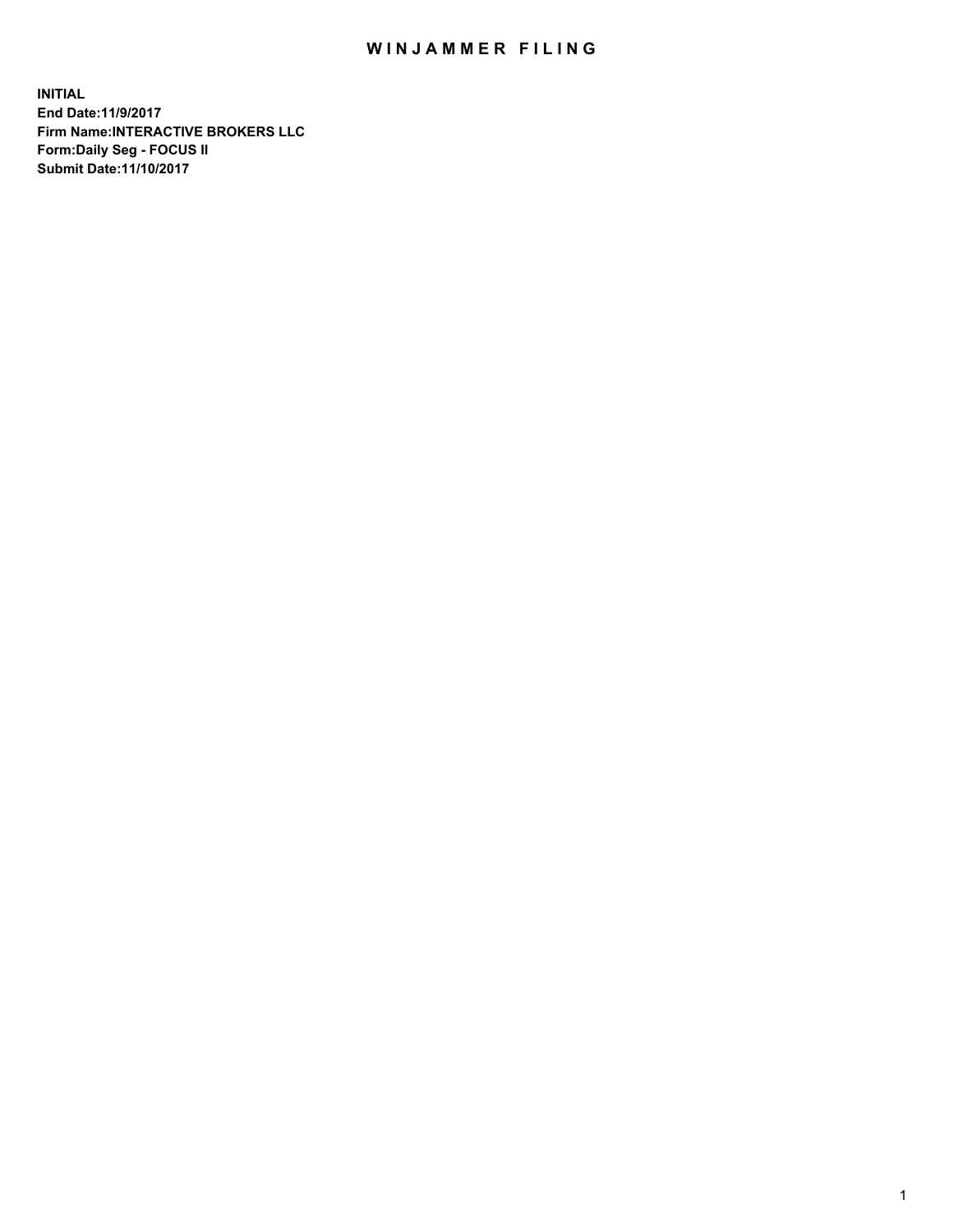## **INITIAL End Date:11/9/2017 Firm Name:INTERACTIVE BROKERS LLC Form:Daily Seg - FOCUS II Submit Date:11/10/2017 Daily Segregation - Cover Page**

| Name of Company<br><b>Contact Name</b><br><b>Contact Phone Number</b><br><b>Contact Email Address</b>                                                                                                                                                                                                                          | <b>INTERACTIVE BROKERS LLC</b><br><b>James Menicucci</b><br>203-618-8085<br>jmenicucci@interactivebrokers.c<br>om |
|--------------------------------------------------------------------------------------------------------------------------------------------------------------------------------------------------------------------------------------------------------------------------------------------------------------------------------|-------------------------------------------------------------------------------------------------------------------|
| FCM's Customer Segregated Funds Residual Interest Target (choose one):<br>a. Minimum dollar amount: ; or<br>b. Minimum percentage of customer segregated funds required:%; or<br>c. Dollar amount range between: and; or<br>d. Percentage range of customer segregated funds required between:% and%.                          | $\overline{\mathbf{0}}$<br>0<br>155,000,000 245,000,000<br>0 <sub>0</sub>                                         |
| FCM's Customer Secured Amount Funds Residual Interest Target (choose one):<br>a. Minimum dollar amount: ; or<br>b. Minimum percentage of customer secured funds required:%; or<br>c. Dollar amount range between: and; or<br>d. Percentage range of customer secured funds required between: % and %.                          | $\overline{\mathbf{0}}$<br>0<br>80,000,000 120,000,000<br>0 <sub>0</sub>                                          |
| FCM's Cleared Swaps Customer Collateral Residual Interest Target (choose one):<br>a. Minimum dollar amount: ; or<br>b. Minimum percentage of cleared swaps customer collateral required:% ; or<br>c. Dollar amount range between: and; or<br>d. Percentage range of cleared swaps customer collateral required between:% and%. | $\overline{\mathbf{0}}$<br>$\overline{\mathbf{0}}$<br>0 <sub>0</sub><br><u>00</u>                                 |

Attach supporting documents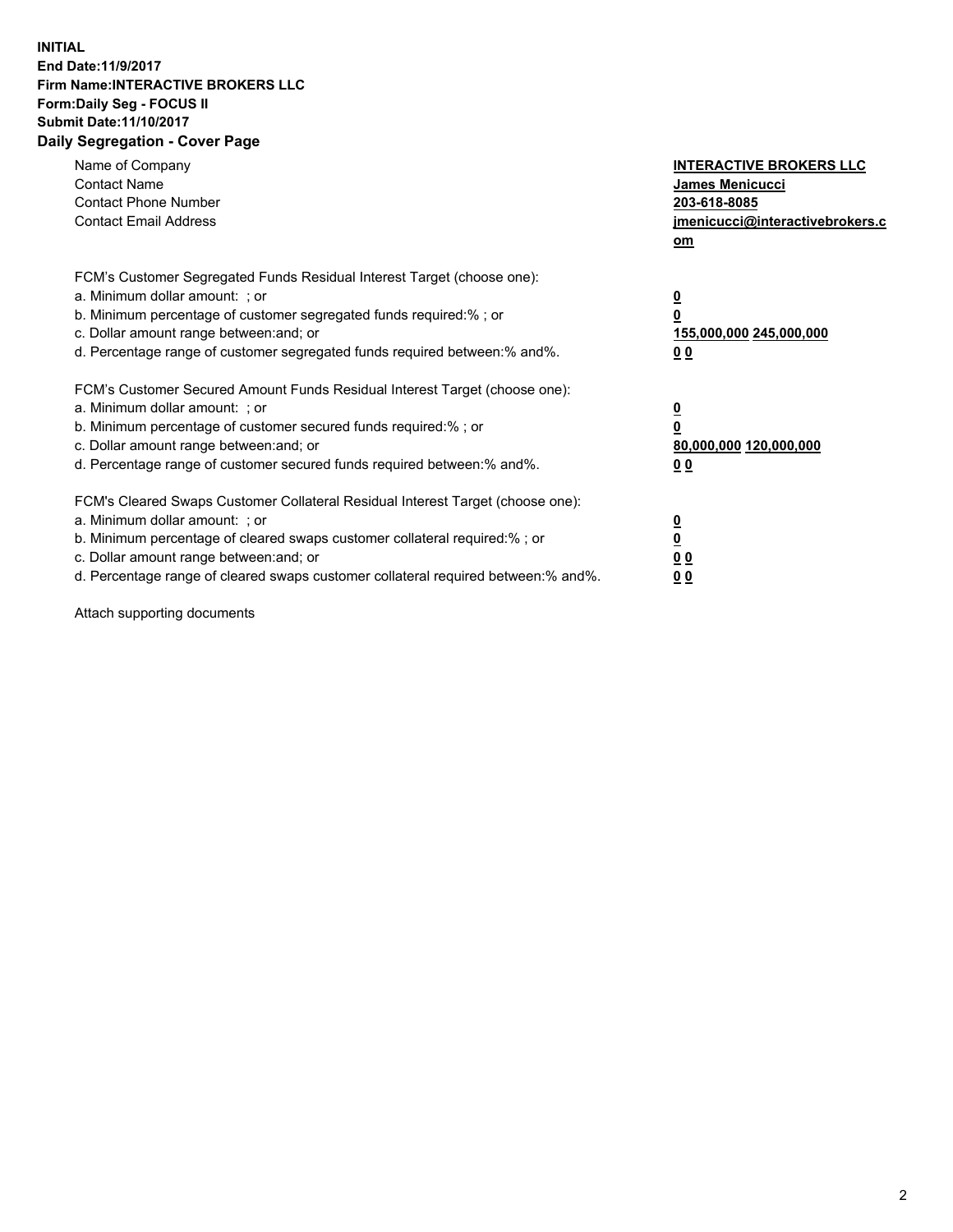## **INITIAL End Date:11/9/2017 Firm Name:INTERACTIVE BROKERS LLC Form:Daily Seg - FOCUS II**

|     | <b>Submit Date:11/10/2017</b>                                                               |                                    |
|-----|---------------------------------------------------------------------------------------------|------------------------------------|
|     | <b>Daily Segregation - Secured Amounts</b>                                                  |                                    |
|     | Foreign Futures and Foreign Options Secured Amounts                                         |                                    |
|     | Amount required to be set aside pursuant to law, rule or regulation of a foreign            | $0$ [7305]                         |
|     | government or a rule of a self-regulatory organization authorized thereunder                |                                    |
| 1.  | Net ledger balance - Foreign Futures and Foreign Option Trading - All Customers             |                                    |
|     | A. Cash                                                                                     | 438,031,006 [7315]                 |
|     | B. Securities (at market)                                                                   | $0$ [7317]                         |
| 2.  | Net unrealized profit (loss) in open futures contracts traded on a foreign board of trade   | 6,691,912 [7325]                   |
| 3.  | Exchange traded options                                                                     |                                    |
|     | a. Market value of open option contracts purchased on a foreign board of trade              | 36,284 [7335]                      |
|     | b. Market value of open contracts granted (sold) on a foreign board of trade                | -285,211 [7337]                    |
| 4.  | Net equity (deficit) (add lines 1.2. and 3.)                                                | 444,473,991 [7345]                 |
| 5.  | Account liquidating to a deficit and account with a debit balances - gross amount           | 4,469 [7351]                       |
|     | Less: amount offset by customer owned securities                                            | 0 [7352] 4,469 [7354]              |
| 6.  | Amount required to be set aside as the secured amount - Net Liquidating Equity              | 444,478,460 [7355]                 |
|     | Method (add lines 4 and 5)                                                                  |                                    |
| 7.  | Greater of amount required to be set aside pursuant to foreign jurisdiction (above) or line | 444,478,460 [7360]                 |
|     | 6.                                                                                          |                                    |
|     | FUNDS DEPOSITED IN SEPARATE REGULATION 30.7 ACCOUNTS                                        |                                    |
| 1.  | Cash in banks                                                                               |                                    |
|     | A. Banks located in the United States                                                       | 117,016,830 [7500]                 |
|     | B. Other banks qualified under Regulation 30.7                                              | 0 [7520] 117,016,830 [7530]        |
| 2.  | Securities                                                                                  |                                    |
|     | A. In safekeeping with banks located in the United States                                   | 340,542,155 [7540]                 |
|     | B. In safekeeping with other banks qualified under Regulation 30.7                          | 0 [7560] 340,542,155 [7570]        |
| 3.  | Equities with registered futures commission merchants                                       |                                    |
|     | A. Cash                                                                                     | $0$ [7580]                         |
|     | <b>B.</b> Securities                                                                        | <u>0</u> [7590]                    |
|     | C. Unrealized gain (loss) on open futures contracts                                         | $0$ [7600]                         |
|     | D. Value of long option contracts                                                           | $0$ [7610]                         |
|     | E. Value of short option contracts                                                          | 0 [7615] 0 [7620]                  |
| 4.  | Amounts held by clearing organizations of foreign boards of trade                           |                                    |
|     | A. Cash                                                                                     | $0$ [7640]                         |
|     | <b>B.</b> Securities                                                                        | <u>0</u> [7650]                    |
|     | C. Amount due to (from) clearing organization - daily variation                             | $0$ [7660]                         |
|     | D. Value of long option contracts                                                           | $0$ [7670]                         |
|     | E. Value of short option contracts                                                          | 0 [7675] 0 [7680]                  |
| 5.  | Amounts held by members of foreign boards of trade                                          |                                    |
|     | A. Cash                                                                                     | 106,075,687 [7700]                 |
|     | <b>B.</b> Securities                                                                        | $0$ [7710]                         |
|     | C. Unrealized gain (loss) on open futures contracts                                         | $-3,160,787$ [7720]                |
|     | D. Value of long option contracts                                                           | <b>36,284</b> [7730]               |
|     | E. Value of short option contracts                                                          | -285,211 [7735] 102,665,973 [7740] |
| 6.  | Amounts with other depositories designated by a foreign board of trade                      | $0$ [7760]                         |
| 7.  | Segregated funds on hand                                                                    | $0$ [7765]                         |
| 8.  | Total funds in separate section 30.7 accounts                                               | 560,224,958 [7770]                 |
| 9.  | Excess (deficiency) Set Aside for Secured Amount (subtract line 7 Secured Statement         | 115,746,498 [7380]                 |
|     | Page 1 from Line 8)                                                                         |                                    |
| 10. | Management Target Amount for Excess funds in separate section 30.7 accounts                 | 80,000,000 [7780]                  |
| 11. | Excess (deficiency) funds in separate 30.7 accounts over (under) Management Target          | 35,746,498 [7785]                  |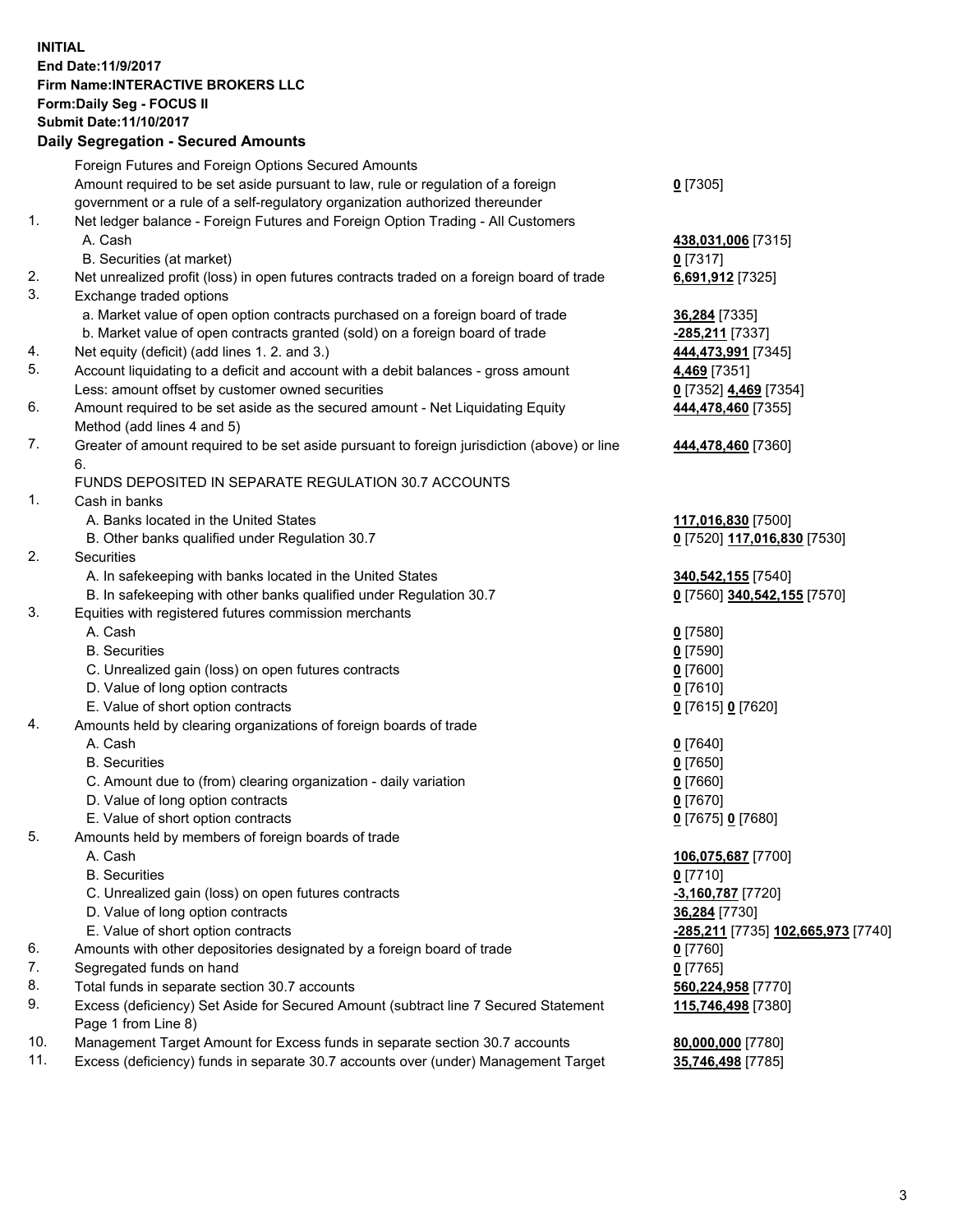**INITIAL End Date:11/9/2017 Firm Name:INTERACTIVE BROKERS LLC Form:Daily Seg - FOCUS II Submit Date:11/10/2017 Daily Segregation - Segregation Statement** SEGREGATION REQUIREMENTS(Section 4d(2) of the CEAct) 1. Net ledger balance A. Cash **4,636,090,096** [7010] B. Securities (at market) **0** [7020] 2. Net unrealized profit (loss) in open futures contracts traded on a contract market **-53,380,906** [7030] 3. Exchange traded options A. Add market value of open option contracts purchased on a contract market **135,898,361** [7032] B. Deduct market value of open option contracts granted (sold) on a contract market **-268,508,550** [7033] 4. Net equity (deficit) (add lines 1, 2 and 3) **4,450,099,001** [7040] 5. Accounts liquidating to a deficit and accounts with debit balances - gross amount **950,504** [7045] Less: amount offset by customer securities **0** [7047] **950,504** [7050] 6. Amount required to be segregated (add lines 4 and 5) **4,451,049,505** [7060] FUNDS IN SEGREGATED ACCOUNTS 7. Deposited in segregated funds bank accounts A. Cash **618,986,205** [7070] B. Securities representing investments of customers' funds (at market) **2,822,932,725** [7080] C. Securities held for particular customers or option customers in lieu of cash (at market) **0** [7090] 8. Margins on deposit with derivatives clearing organizations of contract markets A. Cash **22,844,613** [7100] B. Securities representing investments of customers' funds (at market) **1,360,420,475** [7110] C. Securities held for particular customers or option customers in lieu of cash (at market) **0** [7120] 9. Net settlement from (to) derivatives clearing organizations of contract markets **-13,695,051** [7130] 10. Exchange traded options A. Value of open long option contracts **135,885,712** [7132] B. Value of open short option contracts **-268,491,535** [7133] 11. Net equities with other FCMs A. Net liquidating equity **0** [7140] B. Securities representing investments of customers' funds (at market) **0** [7160] C. Securities held for particular customers or option customers in lieu of cash (at market) **0** [7170] 12. Segregated funds on hand **0** [7150] 13. Total amount in segregation (add lines 7 through 12) **4,678,883,144** [7180] 14. Excess (deficiency) funds in segregation (subtract line 6 from line 13) **227,833,639** [7190] 15. Management Target Amount for Excess funds in segregation **155,000,000** [7194]

16. Excess (deficiency) funds in segregation over (under) Management Target Amount Excess

**72,833,639** [7198]